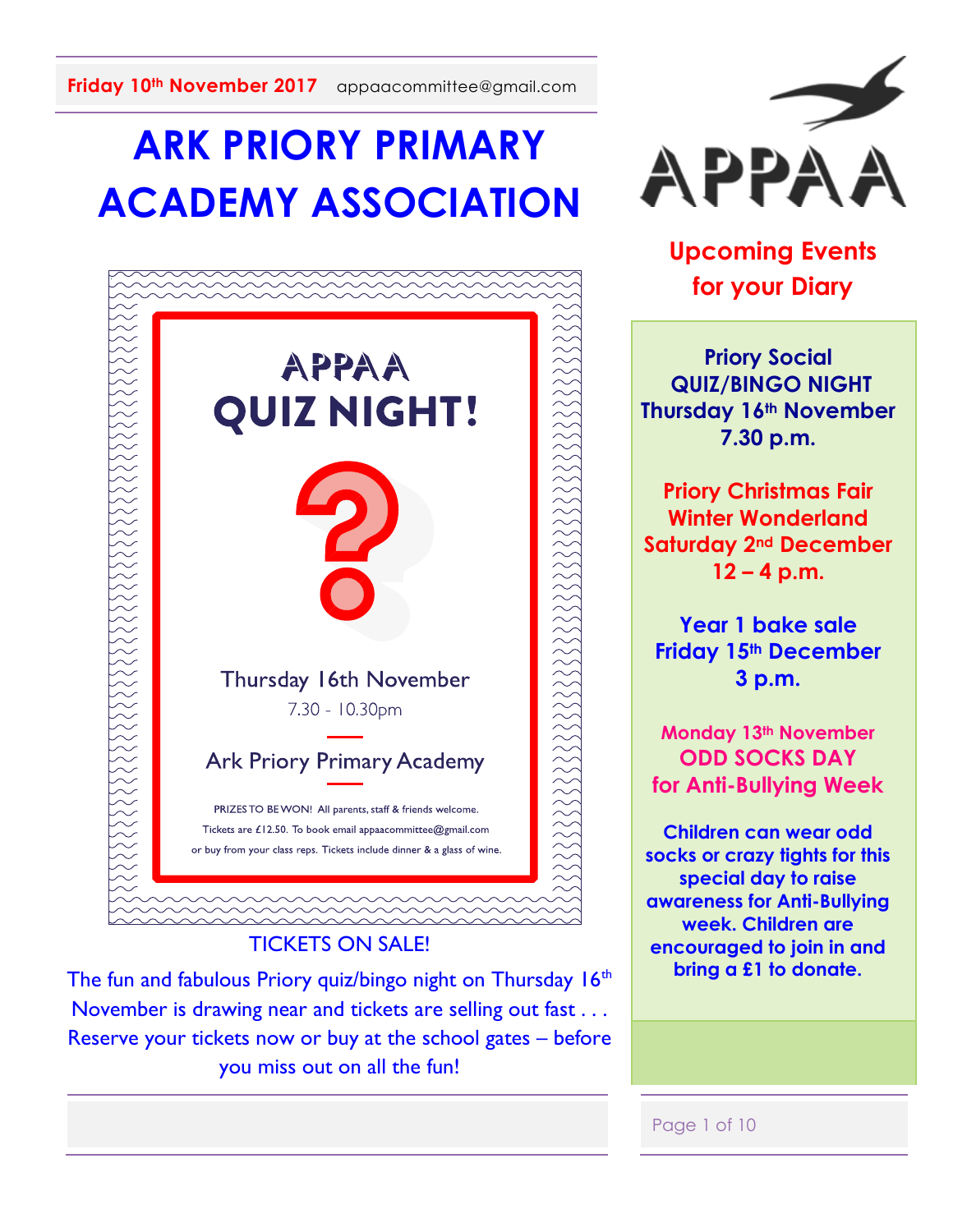# **THE WISHING TREE 2017**

The Wishing Tree has now raised a fantastic **£1,705.69**. There's only **£1,044** to go before the lists are fulfilled. See below for what each class still needs. You can of course donate to the fund in general – it doesn't need to be towards a specific item. Get in touch with Charlotte Newlands (Mum of Fleur, Y2 and Evaleen, Nursery AM) or appaacommittee@gmail.com or leave a donation in the APPAA box by the school blackboard.

THANK YOU!

Items still needed:

**Library**

Book packs as follows:

Nature's life cycles collection 6 books - £8

#### **Intervention**

Chewable toys pack x 2 £20 each £40 total Noise cancelling headphones x 2 £12 each £24 10 x pencil grip £5

#### **Nursery**

Role play resources - pretend toy food £19

**Year 1** Reading corner chairs £26 x 2 total £52

#### **Year 3**

Long sleeved aprons class set £110 iPad cases £8 x 30 total £240

#### **Year 4**

iPad cases £8 x 30 total £240

Page 2 of 10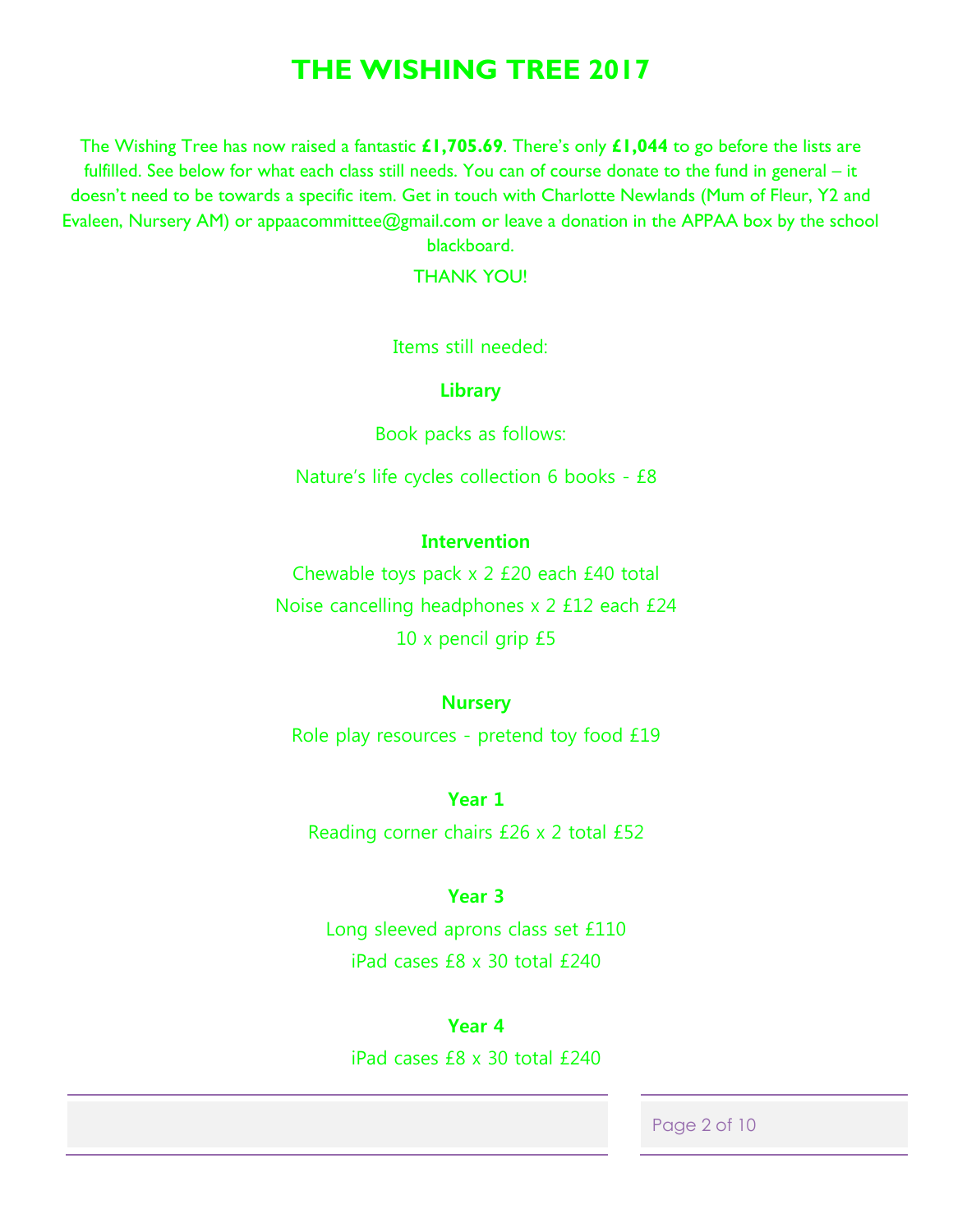

The countdown has begun to our amazing Winter Wonderland Christmas Fair. Please join us on an exciting journey into Christmas, at one of our biggest

Page 3 of 10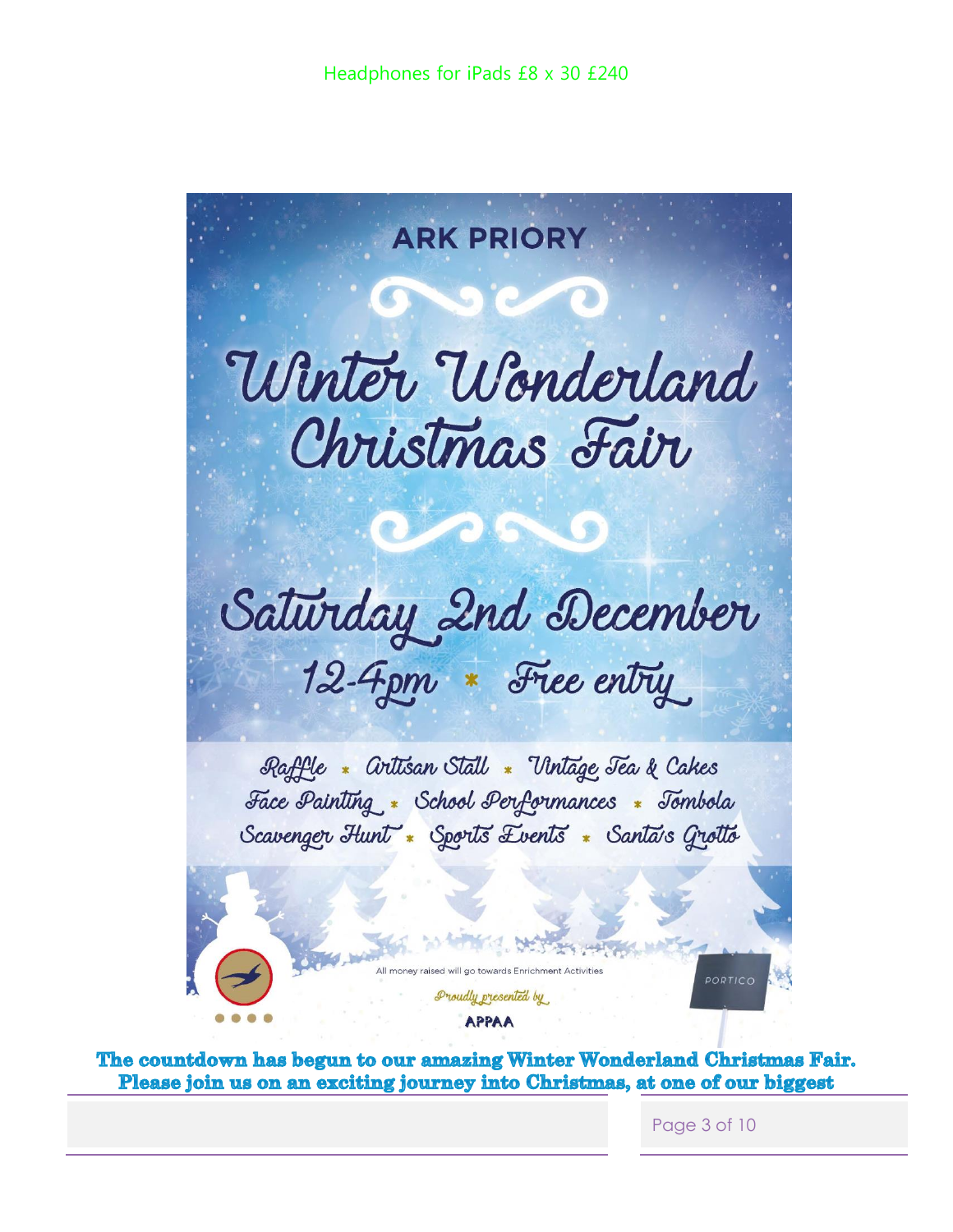community and fundraising events of the year, incorporating a range of stalls, activities, food and drink, games and a programme of entertainment for children and adults to enjoy. All funds raised from this event will go towards the continued improvement of the outdoor play spaces, making it a safer, more flexible area for playtime, activities and sport.

# Brochure Advertising

Hopefully you have all seen the wonderful posters around the school advertising our Winter Wonderland Christmas Fair on 2nd December!!! We are producing a professionally printed fair brochure which will be handed out to everyone at the beginning of the fair and have only a few remaining advertising spaces left! If you, or anyone you know, runs a local business and would like to promote it please let us know. It's an amazing way to get the word out there to our local community!! Prices are £75 for a full page, £35 for half a page and only £25 for a quarter! Please email us on [appaacommittee@gmail.com](mailto:appaacommittee@gmail.com)

# **RAFFLE TICKETS**

Sales will begin next week! Take a look at the huge variety of prizes that have been sourced and donated from within our community. There are 50 brilliant prizes to be had! Including: Panto tickets at the Lyric Theatre Putt in the Park Family of 4 voucher Afternoon Tea at the Dorsett Hotel Vouchers for a variety of great restaurants including Bills, Franco Manca, **Vinoteca** A month's free membership at the Hogarth Club

One book of raffle tickets will be appearing in your child's book bag soon. Please look out for them, sell them to your friends, colleagues, neighbours, then ask us for more!! If you would like to purchase or take more raffle books away to sell to friends or family, please come and find us in the playground every day at pick up and drop off – or send us an email and we will get them to you! Please also return any unwanted books to us, so we can sell them on to others

If you have been able to source a great prize to add to our list please do let us know at appaacommittee@gmail.com

| Page 4 of 10 |  |  |
|--------------|--|--|
|--------------|--|--|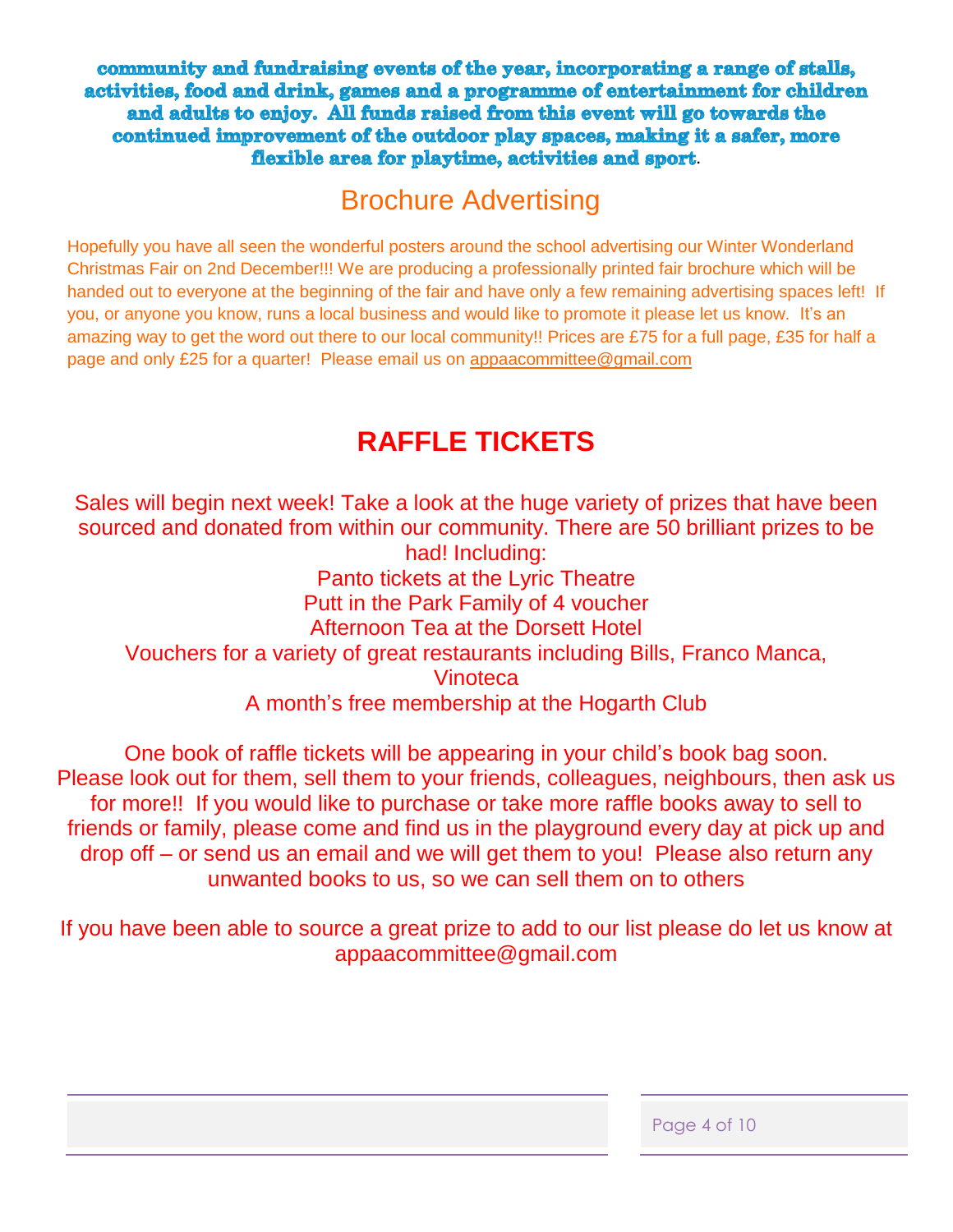

## **SANTA'S GROTTO**

We have managed to secure a visit from Father Christmas himself at our fair and we will have an amazing **Santa's Grotto** where your little ones may meet him. We will be selling timed ticket slots and their photo will be taken by a professional photographer. You will receive the printed photo and a digital version as a lovely keepsake.

We will be selling tickets on a first come first served basis in the playground at **DROP OFF** on **FRIDAY 17 NOVEMBER** at **8.20 AM**. Note this date to guarantee your preferred slot! N.B. Ark Byron will be selling tickets for Santa's Grotto at an earlier date. Please do not be alarmed – Ark Priory Grotto Sales will follow as our fair is at a later date!!

# **Second Hand Uniform and Fancy dress stall**

# **Donations Needed**

With Halloween out of the way and the festive break fast approaching, we'd love for you to have a dig in your cupboards and donate any of the following 1) school uniform that no longer fits 2) any fancy dress / play wear that your children are ready to part with 3) any Christmas jumpers or other 'festive wear' (hats, reindeer horns, those annoying flashing Christmas pudding earrings you never wear). Please pop into a carrier bag and hand in at the APPAA table at drop off or pick up over the next couple of weeks. All donated items will be sold at the Christmas Fair on December 2nd to raise funds for our lovely school.

# **TOMBOLA TIME!**

For the children's tombola we are looking for new, unused children's games, toys and books as well as cuddly toys in really good condition.

Page 5 of 10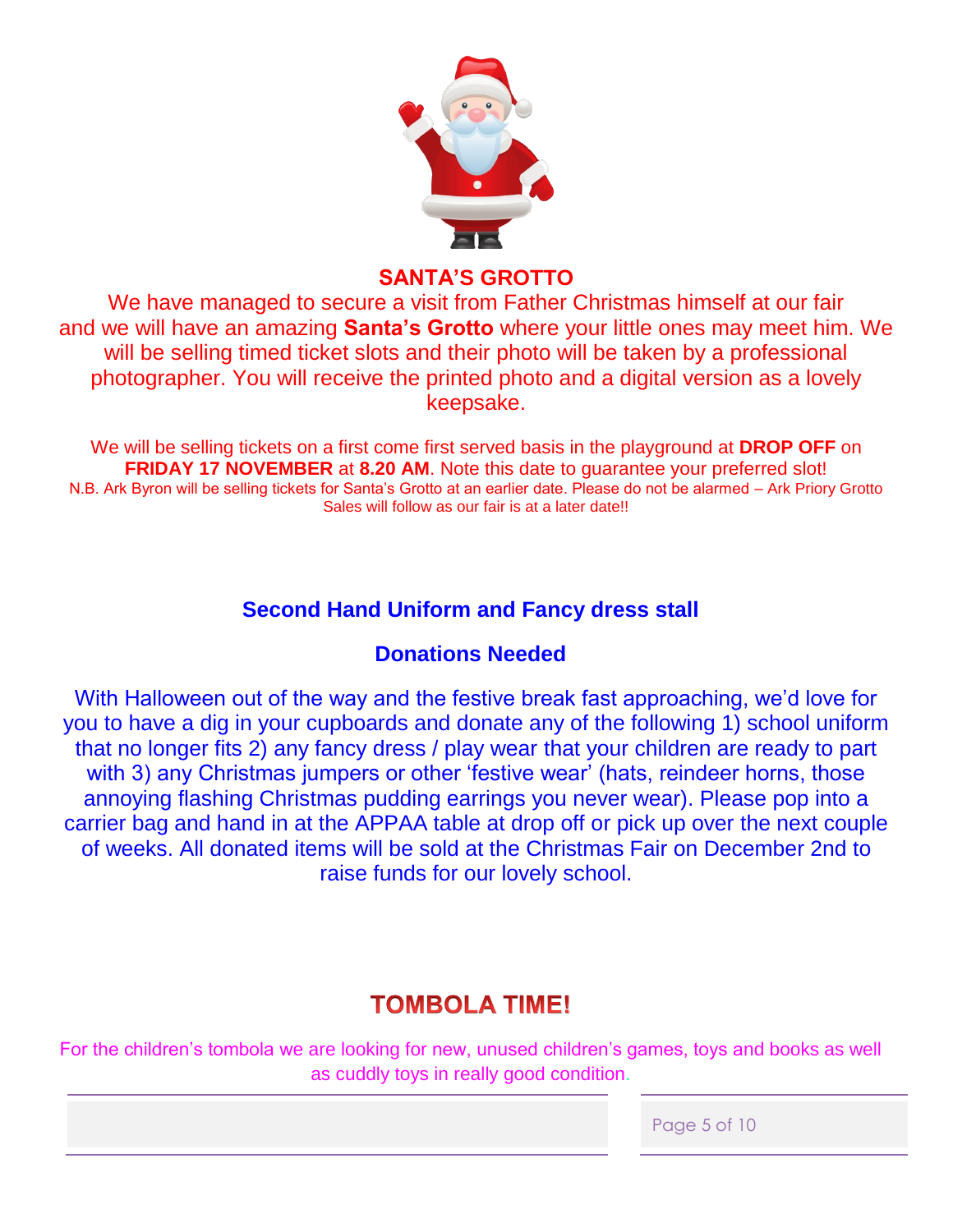For the adult tombola, any new, unused bottles, gifts and even jars – it could be wine, spirits, water, soft drinks, shampoo, perfume, chutney, jam, a lovely frame, perhaps? Anything you think people would enjoy winning!

Please hand in any donations to the APPAA reps in the playground or at the school office or get in touch with Nat Bonaventura (powderpink@hotmail.com)

### **ARK ARTISAN**

Once again, the resident Artisans will be setting up stall. They request donations of Biscuits, Jams, Gingerbread and Christmas decorations for starters (ideally packaged as small gifts) – YOU make it, WE sell it! NOTE: ALL PRODUCTS ARE HANDMADE. Let's see some flair and hidden talents. *Any queries or suggestions please contact Jenny (Yr2) [mrsjennygriffiths@gmail.com](mailto:mrsjennygriffiths@gmail.com)*

# **DONATIONS PLEASE!**

**Any donations of quick-dry coloured nail varnish (new or part used) and/or coloured and glitter hairspray for the RAINBOW NAIL STAND would be much appreciated.**

**Also, donations of any party favours would be very welcome to go towards prizes for the ever-popular SCAVENGER HUNT.**

**Please hand in to an APPAA rep, your class rep or the school office (labeled for APPAA)**

**MANY THANKS**

# **INTERNATIONAL FOOD STALL AND BBQ**

The ever popular international food stall will be taken a step further with an International BBQ this year. Contact Year 3 rep Jess Htay (jessamead@yahoo.co.uk) if you can help.

# **VINTAGE TEA AND CAKE STALL**

For those who love a cuppa and a slice of cake! We are looking for donations of classic cakes - Victoria Sponge, Lemon Drizzle, cup cakes, etc, or can be Christmas specialities from your homeland! If you are a keen baker and would like to donate your nut free bakes, please do get in touch with Penny Lawrence (Year 2) pennyjanerobinson@yahoo.co.uk

# **SIGN UP ROTAS**

Rotas will be up on the noticeboards in the playground soon

Page 6 of 10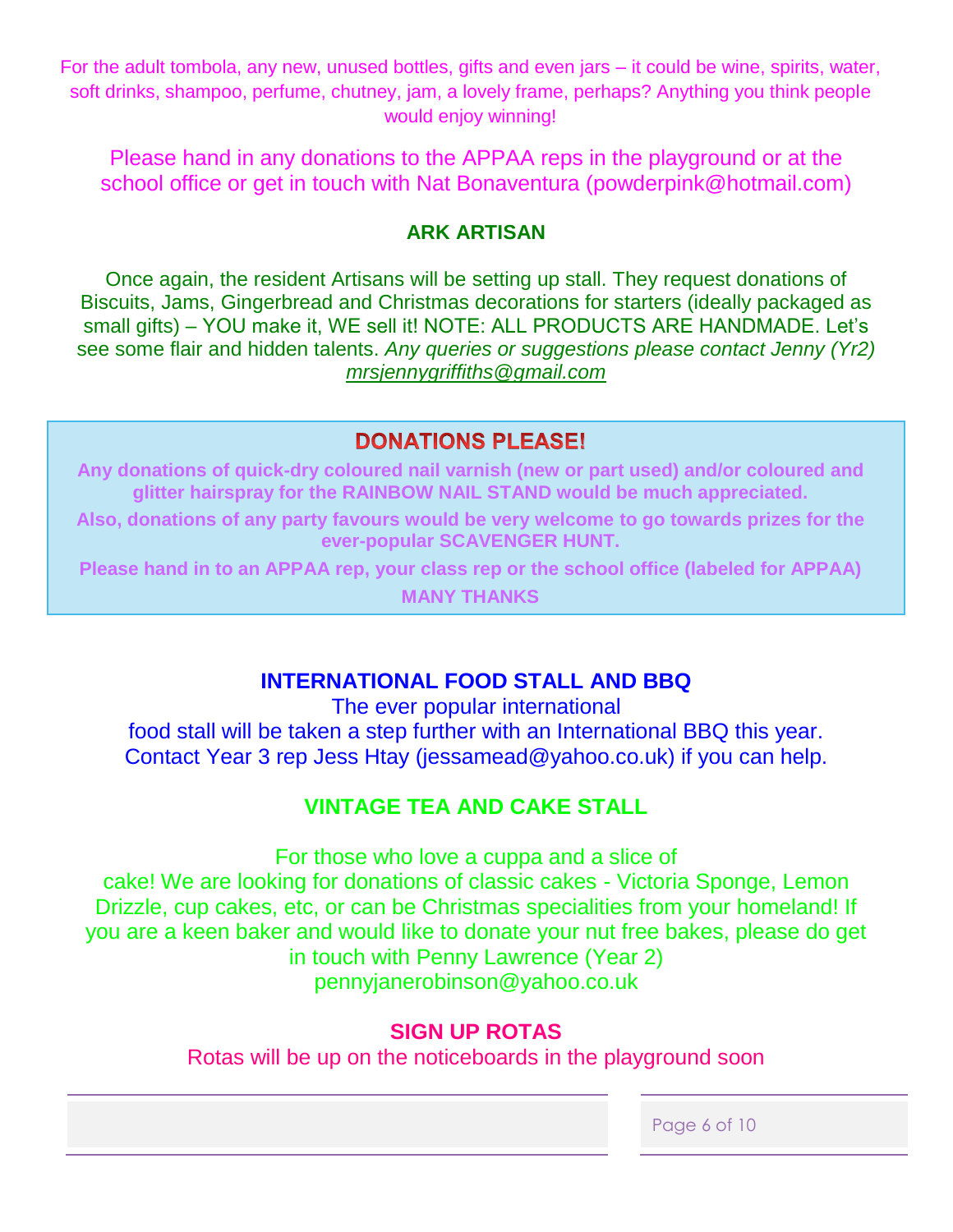Please sign up to help set up, manage a stall or clearing up. Every half an hour is appreciated. We cannot do it without you!

We do hope you will be able to join us at the event to celebrate our wonderful school community.

Page 7 of 10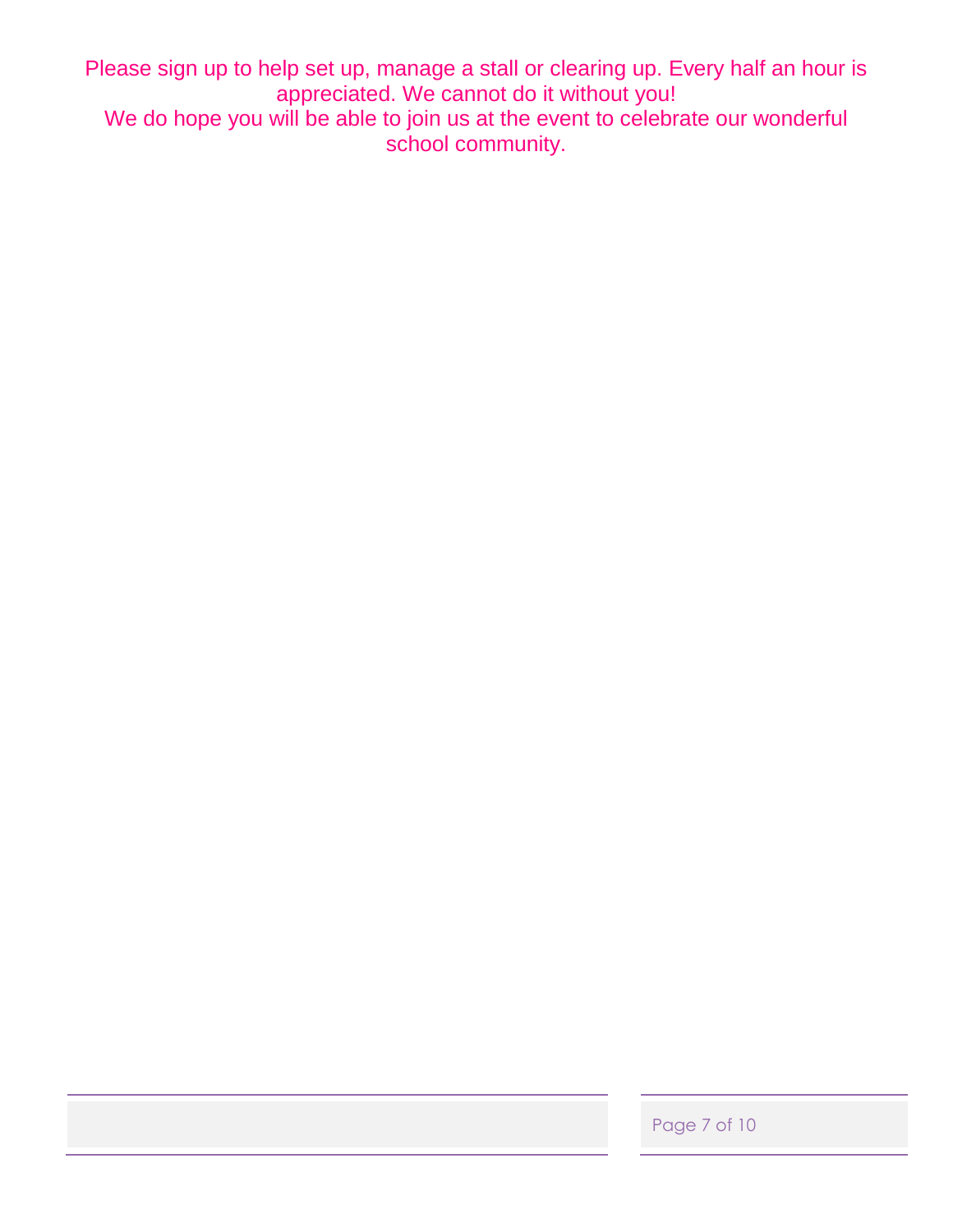

#### Is APPAA reaching you?

APPAA wants to keep you updated with latest news and events. We are certain you enjoy hearing about ways we work together to bring our school community closer, our event, and the fundraising that benefits all our children and is not possible without your help.

We hope we have the email addresses of all parents and carers (you would receive emails aimed at all parents from [appaacommittee@gmail.com](mailto:appaacommittee@gmail.com) )

You should also be on your child's year group 'google group' used by the reps for occasional year group messages

Additionally each year group has a what's app group - used by APPAA to notify of upcoming events, by class reps for reminders and can be used by parents to ask immediate questions or notices e.g. notice of lost uniform. Used sparingly this is an effective communication tool.

If you are not receiving email communication or you are not on your year group what's app and would like to be, please contact your class reps or email [appaacommittee@gmail.com](mailto:appaacommittee@gmail.com)

There are many ways you can get involved with APPAA - helping your year group bake sale, manning a stall at one of the events - like our upcoming quiz night or the fabulous Christmas Fair, or maybe you have your own idea? We would love to hear from you.

 $\overline{\phantom{a}}$  , where the contract of the contract of the contract of the contract of the contract of the contract of the contract of the contract of the contract of the contract of the contract of the contract of the contr

APPAA committee vacancy - Nursery PM class rep

Page 8 of 10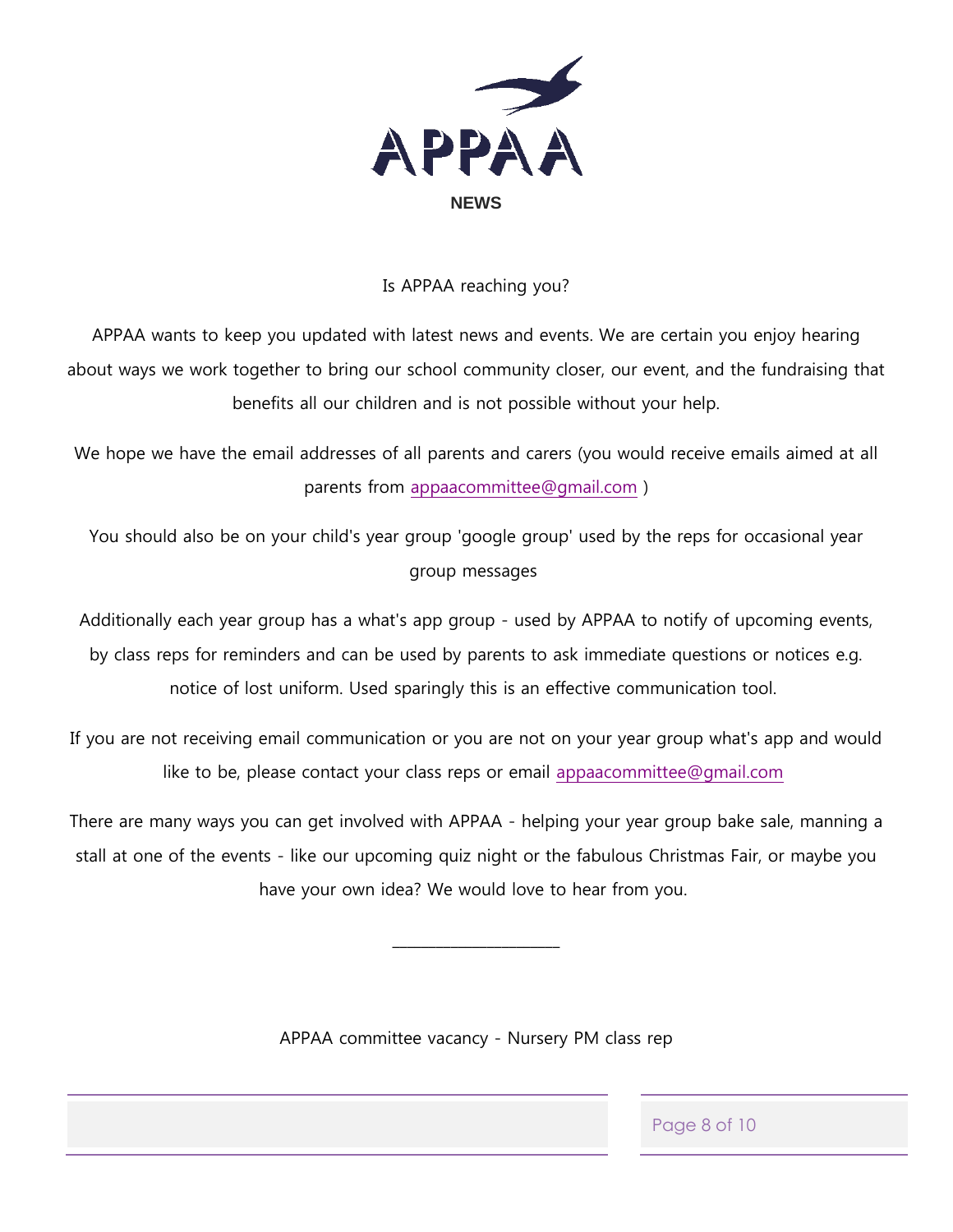We are still looking for a class rep or two for the nursery PM group. Could you help communicate to the class on behalf of APPAA, get to know people and gather their contact details, and help support and publicise APPAA events like the bake sales and fairs? This is the only group without representation in the whole school! Could you step forward and take this on? It is so worthwhile - you will get to know your year group, build community and a support network for fellow parents, and you will be supporting

the school at the same time. Contact the APPAA admin team on [appaacommittee@gmail.com](mailto:appaacommittee@gmail.com)

Page 9 of 10